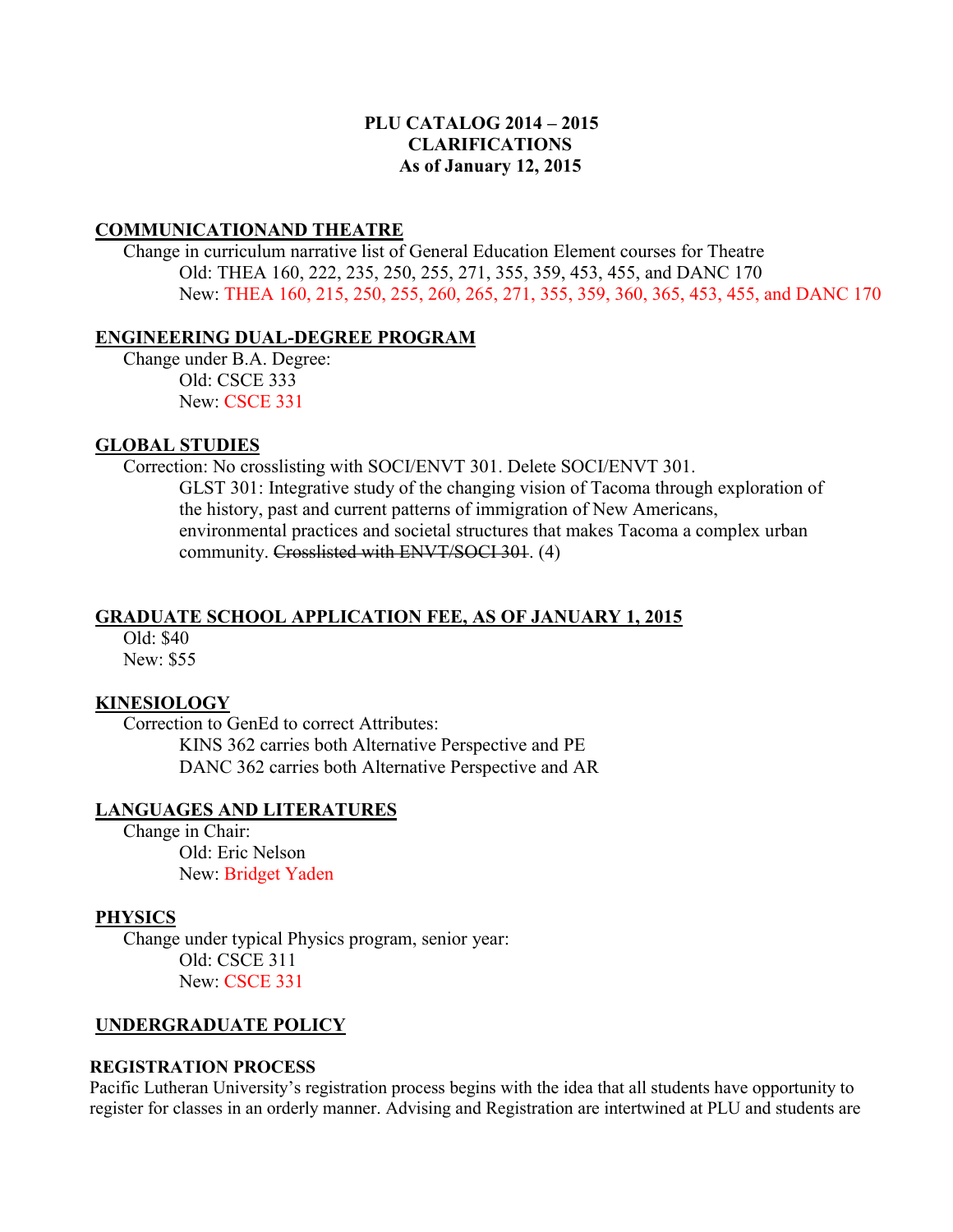encouraged to meet with their advisor early in the Registration process to determine the number, level and distribution of courses that meet major/minor and general education elements towards a degree. As with most institutions, fairness is the governing principle – balancing seniority with access to courses for all students. Seniority is the ruling principle of registration (students register in descending order starting with graduate students, then undergraduate students with senior-level hours, juniors, etc.). Students' registration "windows" open at their specific time and remain open until the close of registration (normally the end of the current term).

Registration for January term and spring semester is divided into multiple periods: the first week for currently enrolled seniors and juniors; the second week for currently enrolled sophomores and first-year students. Incoming students will be registered as designated by Academic Advising after the currently enrolled student registration period.

Registration for summer and fall semester is divided into multiple periods: the first week for currently enrolled seniors and juniors; the second week for currently enrolled sophomores and first-year students. Incoming students will be registered as designated by Academic Advising after the currently enrolled student registration period.

The non-seniority exceptions to registration include:

- International Honors Program students these students' registration windows open at the beginning of their class-level cohort.
- Students with documented disabilities requiring early registration, as determined by the Director of Disability Support Services – these students' registration windows open on the first day of registration if it is a needs-based accommodation for their disability.
- Study Away students enrolled in a semester-long study away program affiliated with the Wang Center these students' registration windows open at the beginning of their class-level cohort.
- Military Veterans using federal benefits as designated by a certifying official these students' registration windows open at the beginning of their class-level cohort.
- International students completing a Study Away from their home university at PLU and intending to transfer credits back – these students' registration window opens at the beginning of the sophomore level cohort.

Any changes to the order of registration is decided upon and approved by the faculty.

# **Deleted:**

## **Registration for Returning Students**

Returning students will receive registration time appointments to register for Summer/Fall terms and for January/Spring terms. Registration dates are determined by the number of hours, including transfer hours, completed by the student. Students may register for each new term or Summer Session on or after the designated date.

## **Registration for Entering Students**

New student registration for entering students occurs during June or January, depending on whether students begin in the Fall or Spring Semester. Registration is conducted by the Office of Advising. Registration materials are sent to all accepted entering students well in advance of their arrival on campus for their first semester.

Most students meet in person with a registration counselor as they register for courses. Students may also register by phone.

# **ROSTER - ADMINISTRATION**